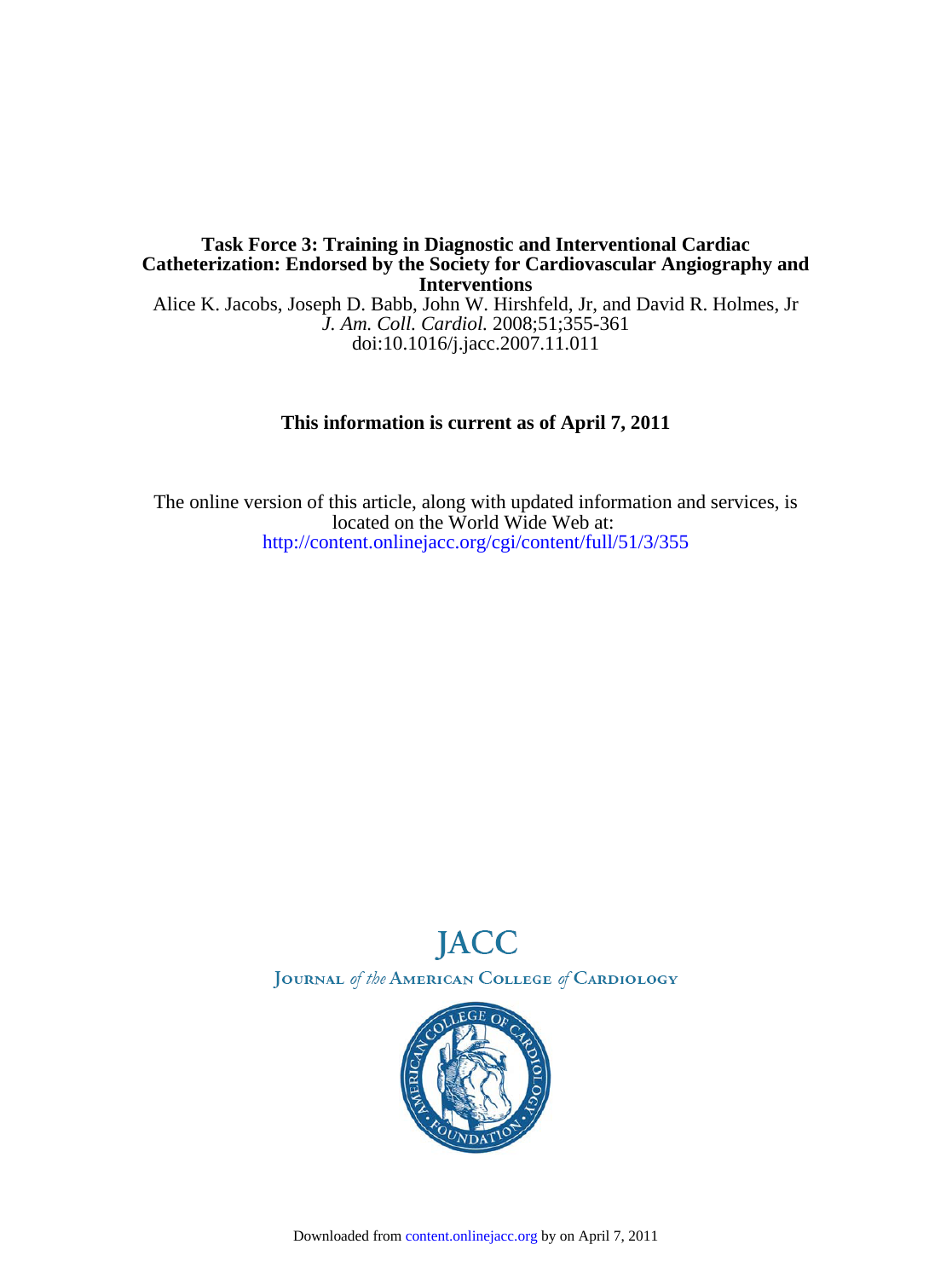# Task Force 3: Training in Diagnostic and Interventional Cardiac Catheterization

*Endorsed by the Society for Cardiovascular Angiography and Interventions*

Alice K. Jacobs, MD, FACC, *Chair*

Joseph D. Babb, MD, FACC (*Society for Cardiovascular Angiography and Interventions Representative*), John W. Hirshfeld, JR, MD, FACC, David R. Holmes, JR, MD, FACC

## **Background**

Since the second edition of Task Force 3 of the American College of Cardiology (ACC) Core Cardiology Training Symposium (COCATS) guidelines was published [\(1\)](#page-6-0), both the cognitive knowledge and technical skill required of the invasive and interventional cardiologist have continued to grow. Concomitantly, the role of the cardiac catheterization laboratory in trainee education and as a clinical care facility continues to evolve. The cardiac catheterization laboratory serves as both a diagnostic and therapeutic facility. It has an important diagnostic role in the evaluation and management of all types of heart disease: coronary, valvular, congenital, and primary myocardial. This role includes invasive hemodynamic measurements and angiographic delineation of cardiovascular anatomy and pathology. The information derived from these studies has a complementary overlap with that derived from other diagnostic modalities such as echocardiography, computed tomography (CT), and magnetic resonance imaging (MRI). This relationship has value both in enhancing diagnostic accuracy and in fostering the understanding of cardiovascular physiology, pathology, and pathophysiology. The widespread use of echocardiography in addition to the growing use of cardiovascular magnetic resonance (CMR) and CT angiography has also changed the practice of invasive and interventional cardiology. Patients with diagnostic echocardiographic hemodynamic assessment of valvular or myocardial/pericardial disease may be referred for diagnostic coronary angiography only. However, patients in whom the echocardiographic findings are conflicting are still referred to the catheterization laboratory for hemodynamic assessment; these patients are often exceedingly complex. Thus, somewhat paradoxically in this era of enhanced noninvasive imaging, the understanding and proper performance of detailed hemodynamic evaluation in such patients is of even greater importance.

The therapeutic role of the cardiac catheterization laboratory continues to increase as interventional cardiology procedures are applied to increasingly complex and critically ill patients.

Urgent catheterization and percutaneous revascularization are now considered to be the standard of care for patients with unstable coronary ischemic syndromes, ST-elevation myocardial infarction, and cardiogenic shock. Furthermore, new adjunctive pharmacologic regimens and interventional devices have emerged. In addition, many noncoronary therapeutic procedures including percutaneous closure of atrial septal defects and patent foramen ovale, valve repair or replacement, and septal artery ablation are currently in various stages of investigation and are likely to significantly expand the scope of the field of interventional cardiology. This evolution has increased the cognitive and technical knowledge base required of invasive and interventional cardiologists. Consequently, this document revises and updates the standards for training in invasive cardiology.

The American Board of Internal Medicine (ABIM) provides an added qualification certifying examination in interventional cardiology, and the Residency Review Committee of the American Council for Graduate Medical Education (ACGME) has a formal accreditation mechanism for interventional cardiology training programs. The recommendations in this document are consistent with the requirements of the ABIM and the ACGME. In 1999, the ACC published a training statement on recommendations for the structure of an optimal adult interventional cardiology training program [\(2\)](#page-6-0), and the recommendations are summarized in this document.

#### Program Accreditation

Training in diagnostic cardiac catheterization (Levels 1 and 2) must occur within a cardiology training program that is fully accredited by the ACGME. If the program does not include an accredited training program in interventional cardiology, exposure to an active interventional cardiology program should be provided. Training in interventional cardiology (Level 3) must occur within an ACGME-accredited program. All interventional cardiology training programs in the United States must satisfy the basic standards developed by the ACGME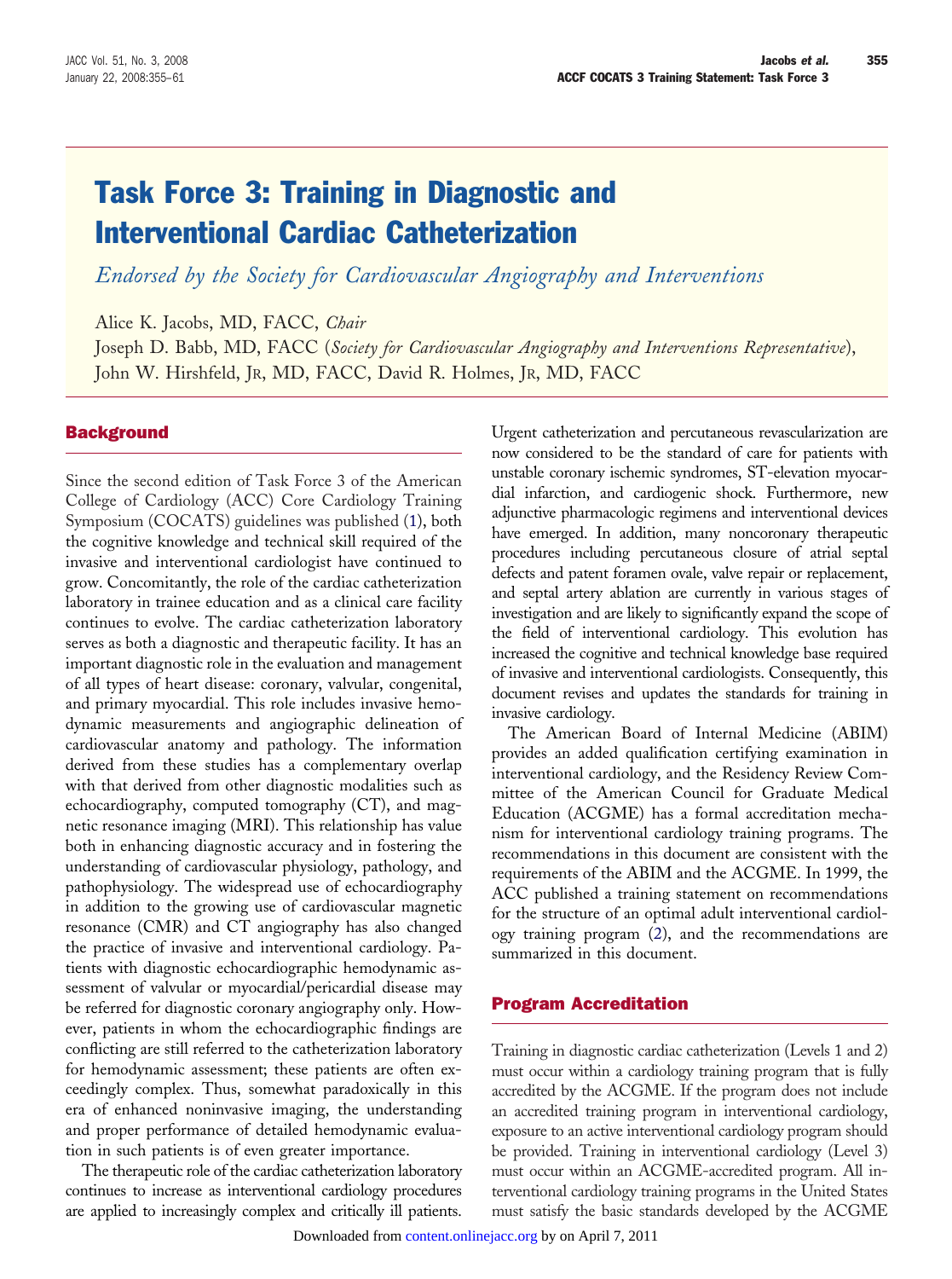and must be accredited by the ACGME for candidates to be eligible for the clinical interventional cardiology certificate of added qualification of the ABIM. The ACGME standards represent the qualifying requirements. This document endorses the ACGME standards for program accreditation and makes additional recommendations over and above those standards.

## Program Goals

The ultimate goal of a cardiac catheterization training program is to teach the requisite cognitive and technical knowledge of invasive cardiology. This includes indications and contraindications for the procedures, pre- and postprocedure care, management of complications, and analysis and interpretation of the hemodynamic and angiographic data. The cardiac catheterization laboratory provides a platform for the teaching of the core knowledge bases of cardiac anatomy, pathology, physiology, and pathophysiology that should be possessed by all cardiologists whether or not they perform invasive cardiovascular procedures. In addition, it is the facility that provides training in the basic intravascular catheter insertion and manipulation skills needed to care for cardiac patients in critical care environments. The trainee's overall professional goals determine the requisite knowledge and skill set to be acquired. In general, trainees may be divided into 3 broad groups with differing training requirements:

- **Level 1**—Trainees who will practice noninvasive cardiology and whose invasive activities will be confined to critical care unit procedures. However, this level will provide training in the indications for the procedure and in the accurate interpretation of data obtained in the catheterization laboratory.
- **Level 2**—Trainees who will practice diagnostic but not interventional cardiac catheterization.
- **Level 3**—Trainees who will practice diagnostic and interventional cardiac catheterization.

Each level has specific goals for training that build on each other and which are detailed in the following text. All cardiologists should have Level 1 knowledge and skills.

## Program Structure

#### **Faculty**

Faculty should be full-time, experienced, and committed to the teaching program. Exposure to multiple faculty mentors substantially enhances the quality of a training experience. The faculty should consist of a program director, key faculty, and other associated faculty. An optimal program should have a minimum of 3 key faculty members, one of whom is the program director and each of whom maintains a minimum procedural volume of 150 diagnostic catheterization procedures per year and devotes at least 20 h per week to the program. Associated faculty may have varying levels of commitment and involvement in the program.

#### Program Director

The program director for the invasive cardiology curriculum should be certified in cardiovascular medicine by the ABIM and should be recognized as an expert in cardiac catheterization. Preferably, the program director will have completed his or her training at least 5 years previously and will be a full-time faculty member of the overall cardiovascular training program and committed to medical education and teaching. If the program also provides training in interventional cardiology, the program director must be boardcertified in interventional cardiology and should have a career experience of at least 5 years after completion of training, including an aggregate experience of 1000 coronary interventional procedures. The program director should be responsible for the invasive teaching curriculum and overall teaching program in addition to trainee evaluation. If the program director is the director of the catheterization laboratory, this individual should also be responsible for the administration of the laboratory, quality assurance, and radiation safety.

#### **Other Key Faculty**

Key faculty members should be certified in cardiovascular medicine by the ABIM and have expertise in all aspects of diagnostic procedures, including the evaluation of coronary, valvular, congenital, and cardiomyopathic disease, and should be familiar with complex hemodynamics in patients with all types of heart disease. The program faculty should include individuals with expertise in the performance of myocardial biopsies, trans-septal catheterization, and the interpretation and performance of intracoronary ultrasound and intracoronary physiologic assessment (Doppler coronary flow and intracoronary pressure measurement), although each member need not have expertise in every area. If the program also provides training in interventional cardiology, its faculty must satisfy the requirements for accreditation in interventional cardiology by the ACGME [\(http://www.acgme.org/acWebsite/RRC\\_140/](http://www.acgme.org/acWebsite/RRC_140/140_prIndex.asp) [140\\_prIndex.asp\)](http://www.acgme.org/acWebsite/RRC_140/140_prIndex.asp) and the requirements outlined in the previously published ACC training statement [\(2\)](#page-6-0). Ideally, in institutions where patient volume is adequate, the program should include faculty who possess skills in advanced interventional cardiovascular techniques such as patent foramen ovale and atrial septal defect closure, septal ablation for hypertrophic obstructive cardiomyopathy, and balloon valvuloplasty. In addition, ideally the program should include faculty with expertise in peripheral vascular disease.

#### Facilities and Environment

All training facilities must be equipped and staffed to function in accordance with the ACC/Society for Cardiovascular Angiography and Interventions clinical expert con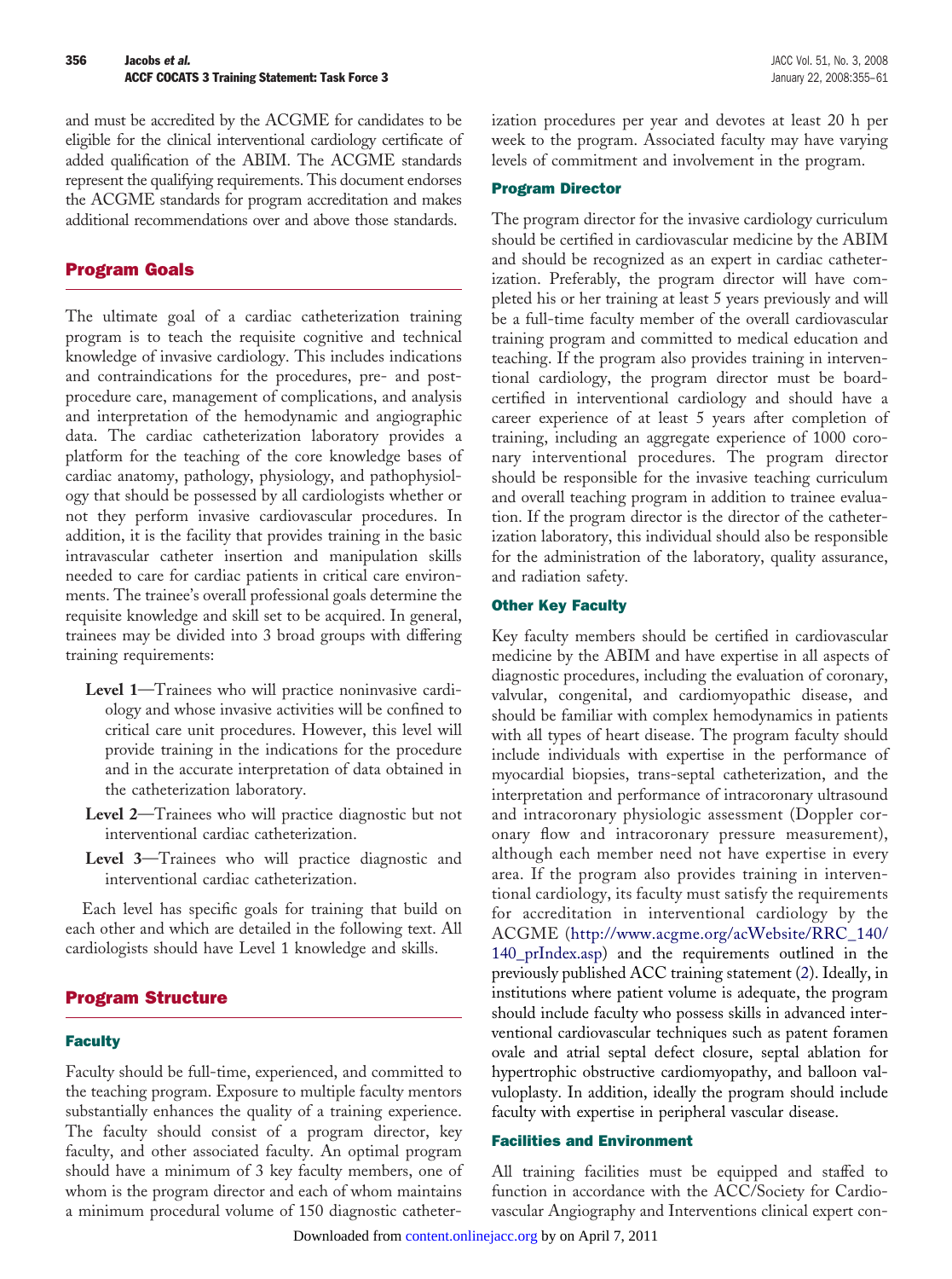sensus document on cardiac catheterization laboratory standards [\(3\)](#page-6-0).

### X-Ray Imaging Equipment

The cardiac catheterization laboratory must generate high quality X-ray digital images during diagnostic and interventional catheterization procedures. The laboratory must have access to the support personnel needed to ensure that image quality is optimal and that radiation exposure to patients and staff is minimized.

#### Hemodynamic Monitoring and Recording Equipment

The facility must have high-quality physiologic monitoring and recording equipment to permit the accurate assessment of complex hemodynamic conditions. The presence of equipment for assessment of coronary physiology such as fractional flow reserve, Doppler coronary velocity, and coronary anatomy such as intravascular ultrasound and intracardiac echocardiography (the latter for programs performing percutaneous treatment of structural heart disease), is strongly recommended.

## Ancillary Support Capabilities

The program must have on-site access to all core cardiology services, including a cardiac critical care facility, echocardiography, stress testing with nuclear imaging, and electrophysiologic testing. Required on-site support services for interventional cardiology training include cardiac surgery, anesthesia, vascular and interventional radiology, vascular surgery, nephrology, and hematology.

## Program Activity Level and Patient Mix

Level 1 and Level 2 training require comprehensive exposure to the full variety of cardiovascular disorders and clinical procedures. This is important not only to provide direct hands-on training experience but also to provide the requisite material for clinical conferences. In addition to experience with the many manifestations of coronary artery disease, all trainees should also acquire experience in the hemodynamic assessment, evaluation, and management of patients with valvular, myocardial, and congenital heart disease. Level 3 training requires exposure to the full spectrum of cardiac ischemic syndromes and noncoronary heart disease [\(2\)](#page-6-0) to provide comprehensive experience in the scope of interventional cardiology procedures and to maintain faculty expertise.

## Duration of Training

## **Level 1 (Minimum of 4 Months)**

Level 1 training requires a minimum of 4 months of experience in the cardiac catheterization laboratory. During this period, a trainee should participate in a minimum of 100 diagnostic cardiac catheterization procedures over a period of 2 to 3 years (Table 1). Only one Level 1 trainee may claim credit for participation in a given procedure. An essential part of this training is the instruction in evaluating hemodynamic data and reading cardiac and coronary angiographic studies, and the trainee should acquire Level 1 cognitive knowledge (see Training Program Curriculum).

## **Level 2 (Minimum of 8 Months Over a 3-Year Period)**

Level 2 training requires a minimum of 8 months (over the course of 3 years) in the cardiac catheterization laboratory and participation in the performance (under direct supervision) of a minimum of 300 diagnostic cardiac catheterization procedures (Table 1). Only one Level 2 trainee may claim credit for participation in a given procedure. During this period, the trainee should acquire Level 2 cognitive knowledge (see Training Program Curriculum).

## **Level 3**

Level 3 training must be performed during a fourth year of fellowship dedicated primarily to cardiovascular interventional training [\(2\)](#page-6-0). During this period, the trainee should participate in a minimum of 250 coronary procedures (Table 1) (with each patient counting as 1 procedure regardless of the number of interventions) in addition to other noncoronary interventional procedures and acquire Level 3 cognitive knowledge [\(2\)](#page-6-0).

## **Conduct of Training**

The nature of a trainee's participation in a given procedure will vary depending on the procedure's complexity and the trainee's experience level. Requisite participation in a procedure includes the following elements:

1. *Pre-procedural evaluation to assess appropriateness and to plan procedure strategy.* Before the procedure, it is expected that the trainee will review the patient's medical record and obtain a confirmatory history and physical examination, with specific attention given to factors known to increase the risk of the procedure, such as vascular disease, renal failure, history of contrast reaction, congestive heart failure, anemia, active infection,

| Table 1              | Summary of Training Requirements in Diagnostic and Interventional Cardiac Catheterization |                |                                               |                                                           |                                                     |
|----------------------|-------------------------------------------------------------------------------------------|----------------|-----------------------------------------------|-----------------------------------------------------------|-----------------------------------------------------|
| Task<br><b>Force</b> | Area                                                                                      | Level          | <b>Minimal Number of</b><br><b>Procedures</b> | <b>Cumulative Duration of</b><br><b>Training (Months)</b> | <b>Minimal Cumulative</b><br><b>Number of Cases</b> |
|                      | Diagnostic catheterization                                                                |                | 100                                           | 4                                                         | 100                                                 |
|                      |                                                                                           | $\overline{2}$ | 200                                           | 8                                                         | 300                                                 |
|                      | Interventional catheterization                                                            | 3              | 250                                           | 20                                                        | 550                                                 |

Downloaded from [content.onlinejacc.org](http://content.onlinejacc.org) by on April 7, 2011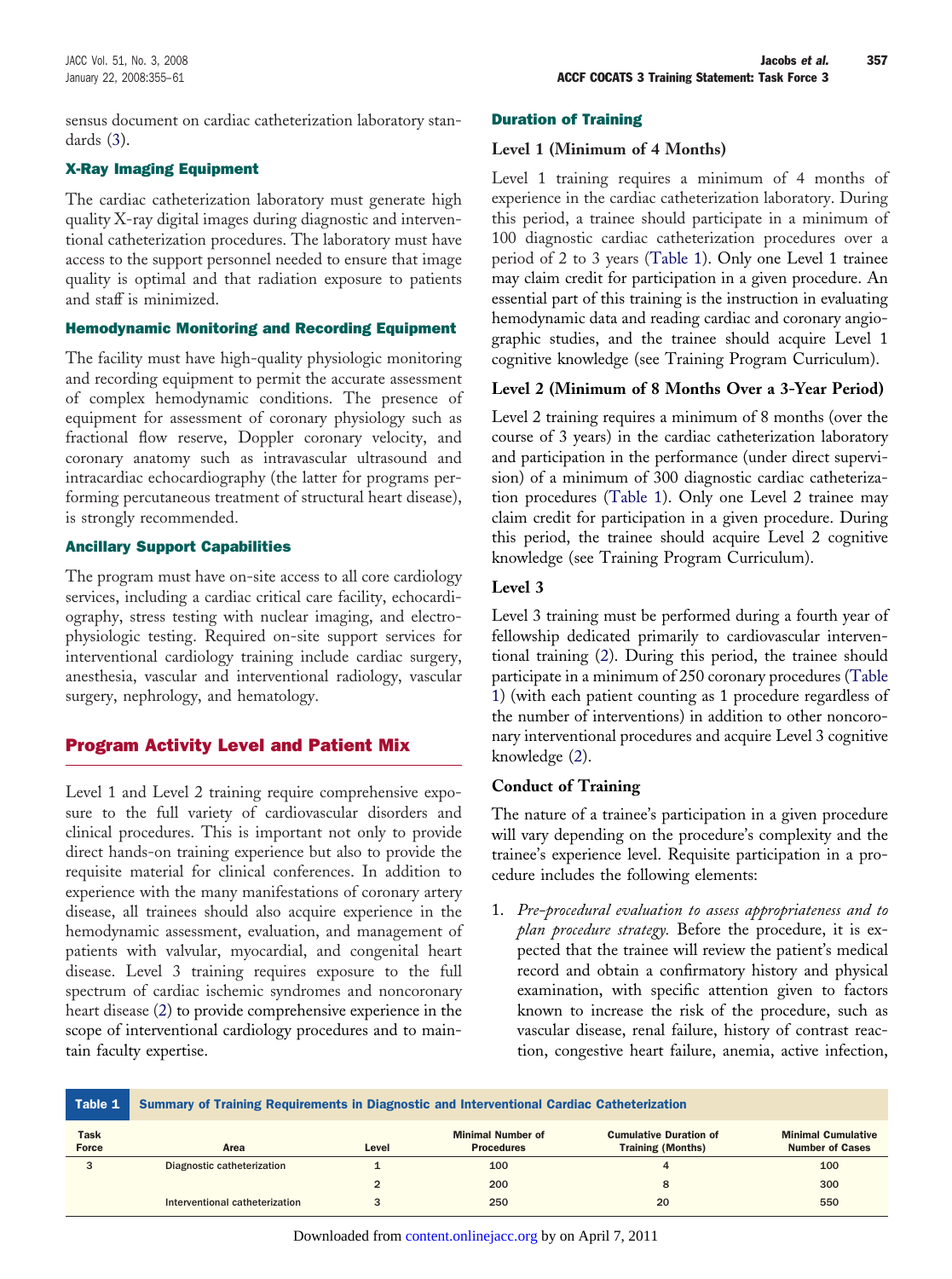and conditions known to increase the risk of bleeding. The trainee should also obtain informed consent and document a pre-procedural note that includes indications for the procedure, risks of the procedure, and alternatives to the procedure.

- 2. *Performance of the procedure by the trainee at a level appropriate to experience, always (at all levels) under the direct supervision of a program faculty member.* Level 1 trainees will begin in a mostly observational role and assume greater participation as experience is gained. Level 2 trainees will assume progressive responsibility for the conduct of diagnostic procedures as they acquire skills. Highly experienced Level 2 (or Level 3) trainees may collaborate in a procedure with Level 1 trainees under the direct supervision of a program faculty member. In this circumstance, both Level 1 and Level 2 (or Level 3) trainees may claim credit for participation in the procedure. Level 3 trainees will assume progressive responsibility for the performance of interventional procedures as they acquire skills.
- 3. *Participation in the analysis of the hemodynamic and angiographic data obtained during the procedure and preparation of the procedure report.*
- 4. *Active involvement in post-procedural management both in and out of the catheterization laboratory.* After the procedure, a preliminary catheterization report or note should be placed in the patient's file. The trainee should monitor the patient's status and be available to respond to any adverse reactions or complications that may arise, such as hypotension, vascular complications, heart failure, renal failure, bleeding, or myocardial ischemia. A post-procedural note should be completed before hospital discharge. If a complication occurs, the trainee should participate in the follow-up and management of the complication.

## Training Program Curriculum

The trainee should possess the cognitive knowledge and technical skills detailed in the following text.

## Knowledge Base

#### **Level 1 Cognitive Knowledge**

- 1. Understand coronary anatomy, its variations, and congenital abnormalities
- 2. Understand coronary physiology
- 3. Understand cardiac hemodynamics, including the measurement and interpretation of pressure, flow, resistance, and cardiac output. Understand ventricular and myocardial mechanics and the determinants of cardiovascular performance
- 4. Interpret hemodynamic findings in a variety of cardiac conditions, including various forms of myocardial disease, pericardial disease, valvular stenosis and regurgi-

tation, congenital heart disease, and pulmonary vascular disease. Understand how to differentiate the hemodynamics of constrictive pericarditis from restrictive cardiomyopathy

- 5. Understand the relationship between hemodynamic assessment as determined by invasive measurements and echocardiography in addition to other noninvasive modalities
- 6. Understand the indications and contraindications for cardiac catheterization and coronary intervention
- 7. Understand the complications of the procedure and their management, such as hypotension, acute myocardial ischemia, congestive heart failure, renal failure, contrast reactions, retroperitoneal bleeding, cardiac tamponade, vascular problems, arrhythmias, and stroke
- 8. Select the optimal treatment modality, including medical therapy, percutaneous coronary and noncoronary intervention, or surgical therapy, with understanding of the indications for and risks of each revascularization strategy
- 9. Understand the indications for and complications of temporary transvenous pacing
- 10. Understand the indications for and complications of pericardiocentesis and recognize tamponade physiology
- 11. Understand the indications for and complications of other laboratory procedures, such as endomyocardial biopsy, intra-aortic balloon counterpulsation, and retrieval of foreign bodies
- 12. Understand basic principles of X-ray imaging, radiation protection, and radiation safety
- 13. Understand the anatomy of and methods to access cardiac chambers and coronary arteries via the femoral, brachial, and radial access sites
- 14. Interpret diagnostic coronary angiograms and appreciate the interface with noninvasive techniques of coronary imaging
- 15. Interpret ventricular, atrial, and aortic angiography and determine left ventricular ejection fraction
- 16. Understand the indications for and complications of contrast agents, the risk of contrast nephropathy, and the risks and benefits of various renal protective regimens
- 17. Understand the indications for and complications of drugs commonly used for invasive procedures, such as unfractionated heparin, low-molecular-weight heparin, glycoprotein IIb/IIIa receptor antagonists and other antiplatelet drugs, direct thrombin inhibitors, vasopressors, vasodilators, and fibrinolytic and antiarrhythmic agents
- 18. Understand the indications for and the mechanisms of action of mechanical circulatory support devices
- 19. Understand the indications for and complications of vascular closure devices

## **Level 1 Technical Skills**

1. Perform percutaneous vascular access from the femoral artery and vein and subclavian or internal jugular vein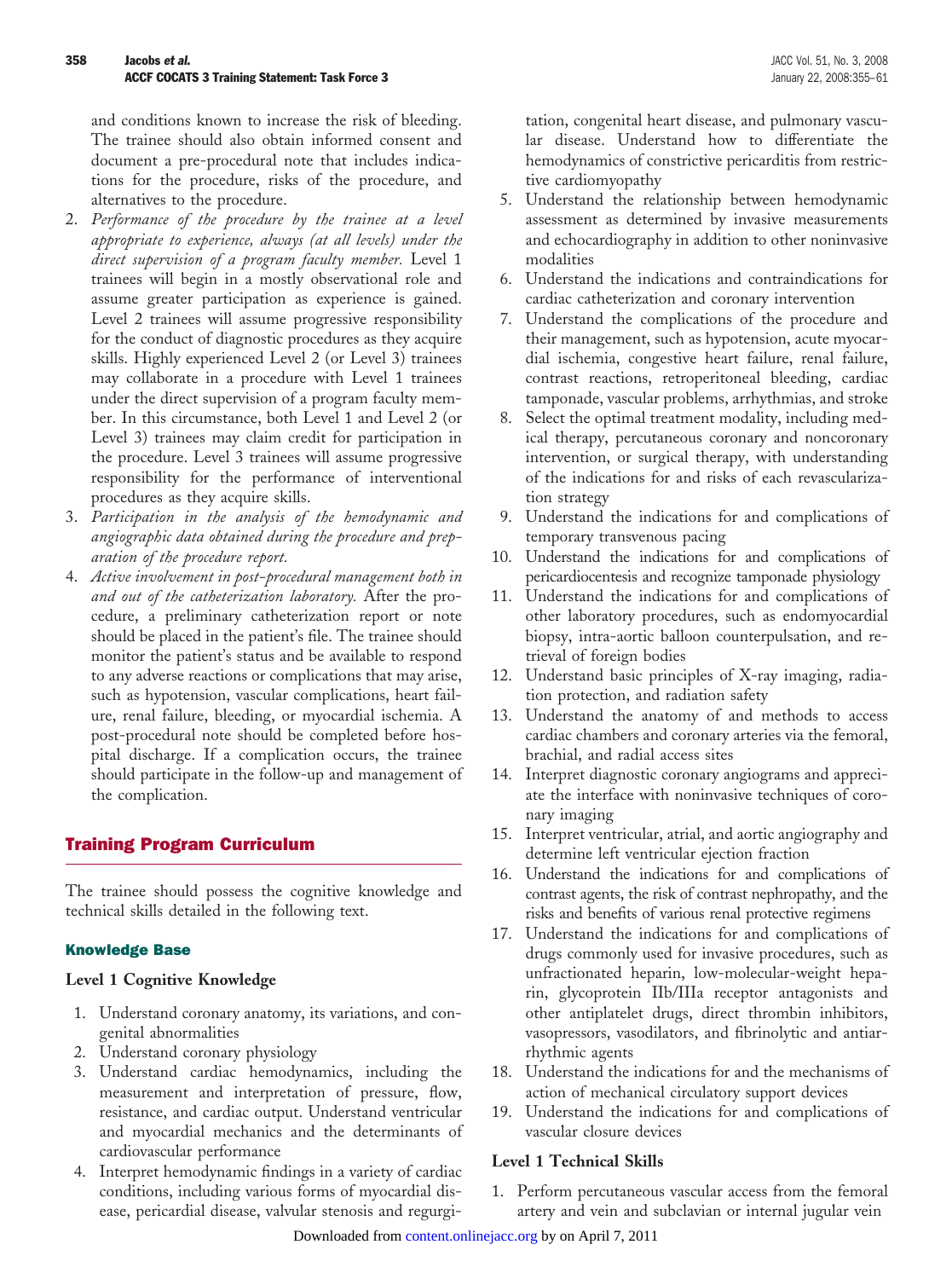- 2. Perform right heart catheterization using a balloon flotation catheter
- 3. Perform temporary right ventricular pacemaker insertion
- 4. Perform left heart catheterization and coronary angiography of native arteries (using standard views) and left ventriculography under supervision

## **Level 2 Cognitive Knowledge**

- 1. All Level 1 items
- 2. Understand radiologic imaging, including design and operation of X-ray cineradiographic units, digital imaging and storage, radiation physics, factors influencing image quality, radiation quality assurance, and physiology of X-ray contrast media
- 3. Understand the basic operation of physiologic recorders, pressure transducers, oximeters, and oxygen consumption measurement equipment
- 4. Understand coronary physiology using techniques such as Doppler flow and fractional flow reserve
- 5. Understand the indications for and methods of performing trans-septal catheterization
- 6. Acquire knowledge of peripheral vascular anatomy and understand the indications and complications of peripheral vascular angiography

## **Level 2 Technical Skills**

- 1. All Level 1 items
- 2. Perform vascular access from the femoral, radial, or brachial route
- 3. Perform left heart catheterization and coronary angiography, as well as visualization of venous bypass and internal mammary and radial artery grafts
- 4. Perform angiography of the cardiac chambers (in addition to the left ventricle) and aorta
- 5. Perform intra-aortic balloon insertion and operate a balloon pump
- 6. Perform cardiac catheterization in common types of valvular, adult congenital, and cardiomyopathic heart disease
- 7. Perform pericardiocentesis, preferably under echocardiographic guidance
- 8. Perform right ventricular endomyocardial biopsy
- 9. Perform vascular closure device insertion
- 10. Perform aortography and femoral artery angiography

## **Level 3 Cognitive Knowledge and Technical Skills**

The trainee should possess the cognitive knowledge and technical skills outlined in the previously published ACC training statement [\(2\)](#page-6-0). In addition, the trainee should acquire knowledge about trans-septal catheterization, percutaneous management of access site complications, and management of other complications of including but not limited to coronary perforation, no reflow (and its prevention), and stent thrombosis. The trainee should obtain a core experience in balloon angioplasty, intracoronary stents, atherectomy techniques, distal (and proximal) protection

devices, intravascular ultrasound, and measurement of fractional flow reserve. Familiarity with noncoronary (peripheral) angiography and intervention should be encouraged.

## Conferences

### Levels 1 and 2

All trainees must attend a regular cardiac catheterization conference. This may be a combined medical/surgical conference. The conference must present hemodynamic and angiographic data that are discussed in context with history, physical examination, and noninvasive findings. Indications, complications, and management strategies should also be discussed. It is particularly important that the Level 1 and 2 curriculum focus on teaching hemodynamics, cardiovascular physiology, and the pathophysiology of the major cardiovascular disorders. In this role, it is important that the cardiac catheterization program establish a close liaison with other noninvasive diagnostic laboratories, particularly the echocardiography laboratory. The educational program should emphasize the relationships between the findings provided by the different diagnostic modalities in order to create a clear picture of the physiology and pathophysiology of the various cardiovascular disorders. A regular morbidity and mortality conference, either as part of the cardiac catheterization conference or as a separate conference, is also required.

## Level 3

The interventional cardiology training program should conduct a regularly scheduled clinical interventional cardiology conference at least weekly [\(2\)](#page-6-0) and journal club at least monthly.

#### Research

All trainees should be exposed to the principles of research and to research conducted in the cardiac catheterization laboratory. For those who plan to perform independent catheterization and angiography, it is desirable that they actively participate in the research and attend research conferences that discuss such studies. Those planning a career in interventional cardiology must participate in research, either during their 3-year fellowship training or during their subsequent interventional training.

#### Trainee Evaluation

Trainee evaluation involves 3 components: cognitive, technical, and documentary. Case selection and pre-, intra-, and post-procedural care and judgment must be evaluated in every trainee. Facilities that foster the trainee's involvement in the continuum of care (outpatient or inpatient) from pre-procedural assessment to post-procedural follow-up are required. In every trainee, interpretive skills that relate to assessment of complex hemodynamics, coronary angiographic images, and physiologic studies must also be eval-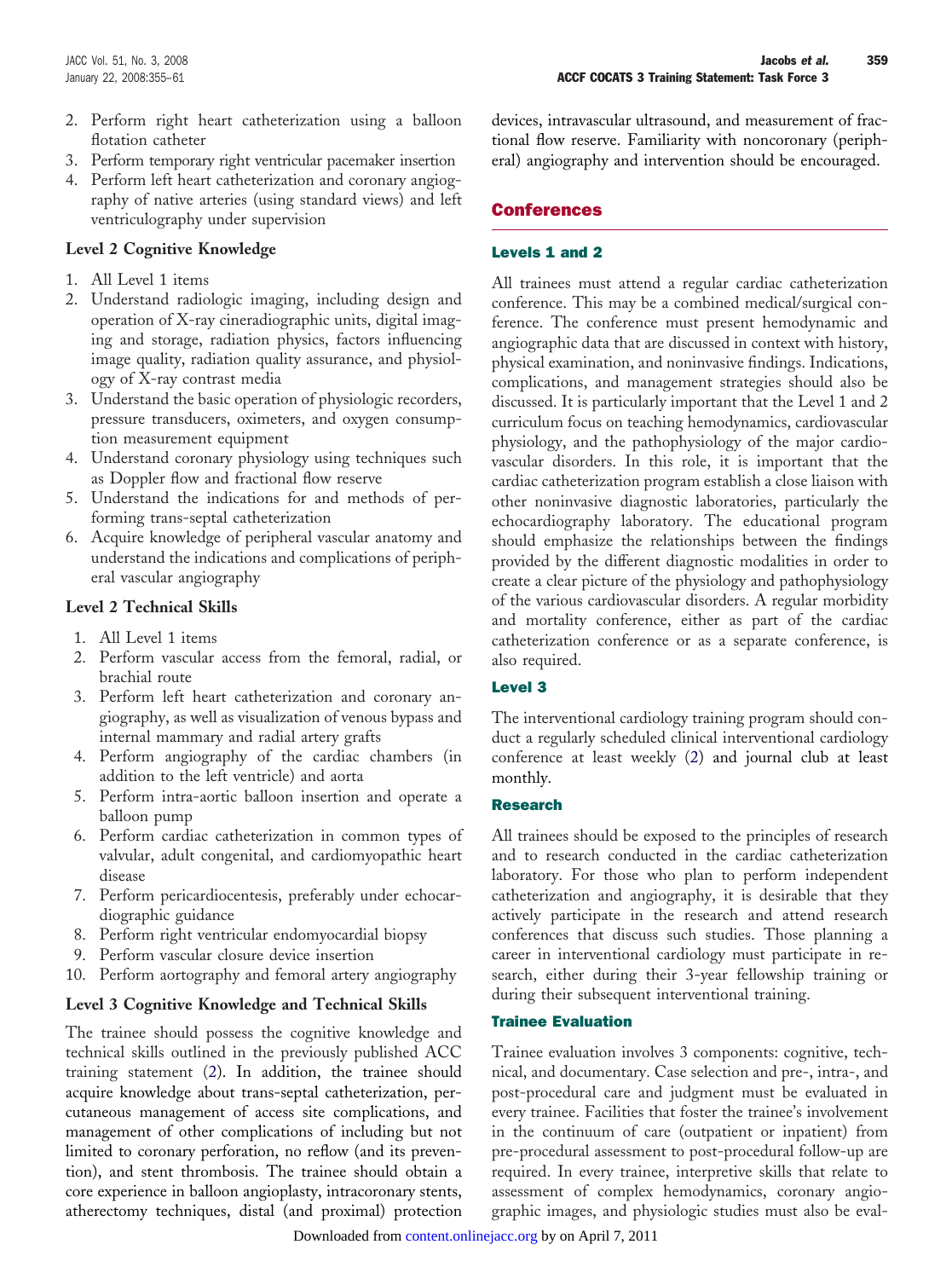<span id="page-6-0"></span>uated. Quality of clinical follow-up, reliability, interaction with other physicians, patients, and laboratory support staff, and the initiative and ability to make independent, appropriate decisions are to be considered. The individual must have knowledge of the specific equipment to be used in each procedure, including X-ray contrast, diagnostic catheters, and potential closure devices. Assessment of technical performance is also a requirement. This is best done by direct oversight during procedures of actual handling of equipment and devices, by assessment of the interaction of the trainee with the device and specific anatomy being treated, and by procedural complication rate. The competence of all cardiology trainees in cardiac catheterization should be documented by both the cardiovascular program director and the program director of the cardiac catheterization laboratory. All procedures performed by the trainee must be documented electronically or in a logbook.

Responsibility for trainee evaluation resides with the catheterization laboratory program director, who performs the assessment of the success of the trainee's progress in collaboration with the other program faculty. The overall evaluation includes rigorous compilation of trainee experience and assessment of the trainee's cognitive knowledge, technical skill, and clinical and procedural judgment. Evaluative feedback, verbal and written, to the trainee on a bi-annual basis during the training period is vital to direct the trainee's progress.

*This is a revision of the April 2002 document that was written by Alice K. Jacobs, MD, FACC—Chair; David P. Faxon, MD, FACC; John W. Hirshfeld, Jr., MD, FACC; and David R. Holmes, Jr., MD, FACC.*

doi:10.1016/j.jacc.2007.11.011

#### TASK FORCE 3 REFERENCES

- 1. Jacobs AK, Faxon DP, Hirshfeld JW Jr., Holmes DR. Training in diagnostic cardiac catheterization and interventional cardiology. ACC revised recommendations for training in adult cardiovascular medicine core cardiology training II (COCATS 2). J Am Coll Cardiol 2002;39: 1242–3.
- 2. Hirshfeld JW Jr., Banas JS Jr., Brundage BH, et al. American College of Cardiology training statement on recommendations for the structure of an optimal adult interventional cardiology training program: a report of the American College of Cardiology Task Force on Clinical Expert Consensus Documents. J Am Coll Cardiol 1999;34:2141–7.
- 3. Bashore TM, Bates ER, Berger PB, et al. American College of Cardiology/Society for Cardiac Angiography and Interventions clinical expert consensus document on cardiac catheterization laboratory standards: a report of the American College of Cardiology Task Force on Clinical Expert Consensus Documents. J Am Coll Cardiol 2001;37: 2170 –214.

**Key Words:** ACCF Training Statement ■ COCATS 3 ■ diagnostic  $cardiac$  catheterization  $\blacksquare$  interventional cardiac catheterization.

## **APPENDIX 1. AUTHOR RELATIONSHIPS WITH INDUSTRY—ACCF 2008 RECOMMENDATIONS FOR TRAINING IN ADULT CARDIOVASCULAR MEDICINE CORE CARDIOLOGY TRAINING (COCATS 3)—TASK FORCE 3: TRAINING IN DIAGNOSTIC AND INTERVENTIONAL CARDIAC CATHETERIZATION**

| <b>Name</b>                   | <b>Consultant</b> | <b>Research</b><br>Grant | <b>Scientific Advisory</b><br><b>Board</b> | Speakers'<br><b>Bureau</b> | <b>Steering</b><br><b>Committee</b> | <b>Stock</b><br><b>Holder</b> | <b>Other</b>                                  |
|-------------------------------|-------------------|--------------------------|--------------------------------------------|----------------------------|-------------------------------------|-------------------------------|-----------------------------------------------|
| Dr. Joseph D. Babb            | None              | None                     | None                                       | None                       | None                                | • General Electric            | None                                          |
| Dr. John W.<br>Hirshfeld, Jr. | None              | • GE Healthcare          | • Bracco<br><b>Diagnostics</b>             | None                       | None                                | None                          | None                                          |
| Dr. David R.<br>Holmes, Jr.   | None              | None                     | None                                       | None                       | None                                | None                          | None                                          |
| Dr. Alice K. Jacobs           | None              | None                     | None                                       | None                       | None                                | None                          | • Wyeth Pharmaceuticals-<br>spouse's employer |

This table represents the relationships of committee members with industry that were reported by the authors as relevant to this topic. It does not necessarily reflect relationships with industry at the time of publication.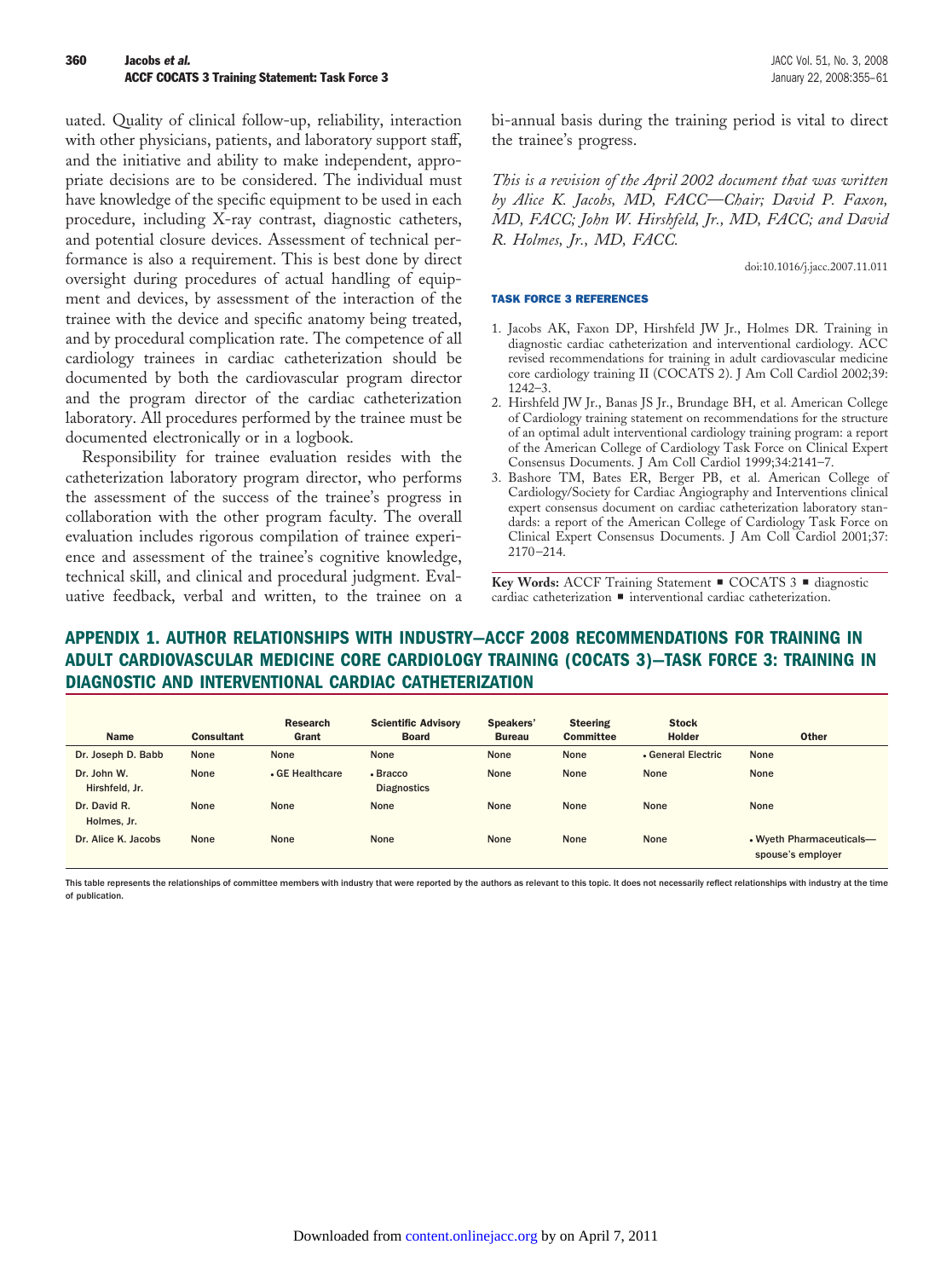## **APPENDIX 2. PEER REVIEWER RELATIONSHIPS WITH INDUSTRY—ACCF 2008 RECOMMENDATIONS FOR TRAINING IN ADULT CARDIOVASCULAR MEDICINE CORE CARDIOLOGY TRAINING (COCATS 3)—TASK FORCE 3: TRAINING IN DIAGNOSTIC AND INTERVENTIONAL CARDIAC CATHETERIZATION**

| Name*                               | <b>Affiliation</b>                                | <b>Consultant</b>                              | <b>Research</b><br>Grant       | <b>Scientific Advisory</b><br><b>Board</b> | Speakers'<br><b>Bureau</b> | <b>Steering</b><br><b>Committee</b> | <b>Stock</b><br><b>Holder</b> | <b>Other</b> |
|-------------------------------------|---------------------------------------------------|------------------------------------------------|--------------------------------|--------------------------------------------|----------------------------|-------------------------------------|-------------------------------|--------------|
| Dr. Rick A.<br><b>Nishimura</b>     | • Official-Board of<br><b>Trustees</b>            | None                                           | None                           | None                                       | None                       | None                                | None                          | None         |
| Dr. Jeffrey J.<br>Cavendish         | • Official-Board of<br><b>Governors</b>           | None                                           | None                           | None                                       | None                       | None                                | None                          | None         |
| Dr. Jorge Gaspar                    | • Official-Board of<br><b>Governors</b>           | None                                           | None                           | None                                       | None                       | None                                | None                          | None         |
| Dr. Matthew R.<br>Wolff             | • Official-Board of<br><b>Governors</b>           | None                                           | None                           | None                                       | None                       | None                                | None                          | None         |
| Dr. Jose G. Diez                    | • Content-Cardiac<br>Catheterization<br>Committee | • Sanofi-Aventis                               | None                           | None                                       | • Sanofi-Aventis           | None                                | None                          | None         |
| Dr. Leonard S.<br><b>Dreifus</b>    | • Content-Electrophsyiology<br>Committee          | $•$ Merck<br>• Wyeth<br><b>Pharmaceuticals</b> | None                           | None                                       | None                       | None                                | None                          | None         |
| Dr. Mazen Abu-<br>Fadel             | • Content-Cardiac<br>Catheterization<br>Committee | None                                           | None                           | None                                       | None                       | None                                | None                          | None         |
| Dr. James J.<br>Ferguson            | • Content-Cardiac<br>Catheterization<br>Committee | None                                           | None                           | None                                       | None                       | None                                | None                          | None         |
| Dr. Debabrata<br>Mukherjee          | • Content-Cardiac<br>Catheterization<br>Committee | None                                           | None                           | None                                       | None                       | None                                | None                          | None         |
| Dr. Charanjit<br><b>Singh Rihal</b> | • Content-Prevention<br>Committee                 | • Cordis                                       | • Cardiac<br><b>Dimensions</b> | None                                       | None                       | None                                | None                          | None         |
| Dr. Thoralf M.<br>Sundt             | • Content-Cardiac<br>Catheterization<br>Committee | None                                           | None                           | None                                       | None                       | None                                | None                          | None         |

This table represents the relationships of peer reviewers with industry that were reported by the authors as relevant to this topic. It does not necessarily reflect relationships with industry at the time of publication. \*Names are listed in alphabetical order within each category of review.

## Task Force 4: Training in Echocardiography

*Endorsed by the American Society of Echocardiography*

Thomas Ryan, MD, FACC, *Chair* William F. Armstrong, MD, FACC, Bijoy K. Khandheria, MD, FACC (*American Society of Echocardiography Representative*)

Echocardiography is currently the most widely used imaging technique for assessing cardiovascular anatomy and function. Clinical application of ultrasound encompasses M-mode, two-dimensional (2D), pulsed, and continuouswave Doppler and color-flow imaging. Echocardiography, like invasive catheterization, provides information concerning cardiovascular anatomy, function (i.e., ejection fraction), hemodynamic variables (i.e., gradient or pressure), and flow

disturbances by means of pulsed, continuous-wave, and color-flow Doppler imaging. Today, an echocardiography laboratory can appropriately be called an ultrasound imaging and hemodynamic laboratory.

Fellowship training in echocardiography should include instruction in the basic aspects of ultrasound, but only those fellows who go beyond the basic level are trained sufficiently for independent interpretation of echocardiographic studies.